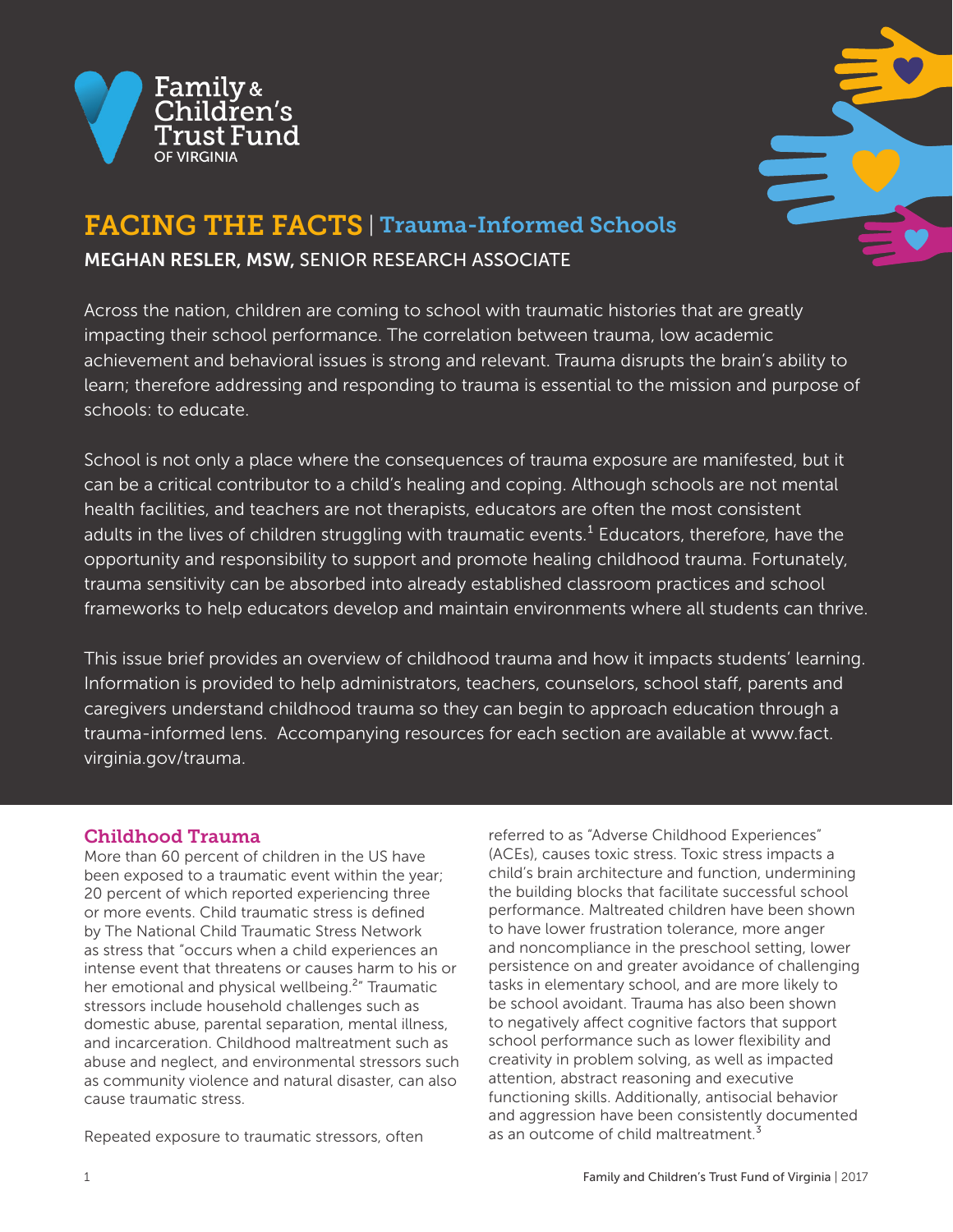

Challenges with social and cognitive performance directly translate into impaired school functioning. Compared with children who have not experienced trauma, children who experience ACEs are more frequently referred to special education services and have a higher incidence of disciplinary referrals and suspensions. Children who experience trauma frequently have lower grades, higher rates of academic failure, and lower scores on standardized testing at all grade levels. Multiple studies have shown maltreated children to have significantly higher rates of repeating grade levels and drop-out, with studies indicating as high as three times the drop-out rate for maltreated children compared with the general school population.<sup>3</sup>

## ACE Study

Unfortunately, the effects of childhood trauma span well beyond a child's school performance. The Centers of Disease Control (CDC) and Kaiser Permanente's Health Appraisal Clinic performed a study between 1995 and 1997 to explore the effects of childhood abuse and neglect on later-life health and well-being. This landmark project called the ACE Study, surveyed and gave physicals to over 17,000 Health Maintenance Organization members from Southern California regarding their childhood experiences and current health status.<sup>4</sup>

The study found that adverse childhood experiences (ACEs) are strongly related to development of risk factors for disease and well-being throughout the life course including alcoholism, depression, cardiovascular diseases, drug use, risk for intimate partner violence, attempted suicide and early initiation of sexual activity. Since 1997, the results of the ACE study have been widely validated by the CDC's Behavioral Risk Factor Surveillance System (BRFSS). Since 2009, a total of 32 states plus the District of Columbia have included ACE questions on their yearly BRFSS survey. Similar to the original ACE Study, BRFSS data shows relationships between ACEs and negative health and well-being outcomes across the life span.<sup>5</sup>

## How Trauma Affects the Brain

Research has shown that toxic stress, caused by repeated exposure to traumatic events, can damage children's developing brains. Most brain development, positive and negative, occurs during early childhood and adolescence when the brain is most malleable. During this sensitive developmental phase traumatic experiences can change the structure and functioning of a child's brain through the activation of stress response systems.<sup>6</sup>

When children hear or see a threat their brain's limbic system, or "survival brain", sends out a red alert signal that releases stress hormones and pushes the prefrontal cortex or the "learning/thinking brain" offline. This response is the normal physiological reaction that keeps humans and animals alive; however, when children experience toxic stress, in order to survive they need stress hormones to remain hyper-vigilant to their unpredictable and often dangerous environment.<sup>6</sup>

Living in a constant state of red alert increases wear and tear on a child's body. Sustained release of stress hormones can lead to multiple health issues including high blood pressure, high glucose levels, and a weakened heart and circulatory system. Additionally, the American Academy of Pediatrics cautions that extended exposure to toxic stress can lead to functional changes in several regions of the brain involved in learning and behavior, including the hippocampus: the brain's deepest memory. During a traumatic event the hippocampus records the event so that any similar event can trigger this memory which will set off a new red alert. Living under continual traumatic stress resets a child's fear response at a higher level than normal. Therefore, for a child experiencing repeated exposure to traumatic events, even a teacher raising her voice to be heard or a classmate bumping them in the hallway, might prompt an intense reaction.<sup>6</sup>

If children live in a continual state of red alert, they are physiologically unable to learn, because the part of the brain that learns—the prefrontal cortex—has been bumped off line by the limbic system. Until a child has recovered, which may take anywhere from minutes to days, no amount of punishment, or admonishments to work harder will change the situation.

The good news is the brain, and especially the child's brain, is malleable and continually changing in response to the environment. If toxic stress stops and is replaced by practices that build resilience, the brain can begin to undo many of the stress induced changes and return to baseline, or allostasis. However, without intervention, children who experience toxic stress often turn to food, alcohol, tobacco, methamphetamines or other drugs,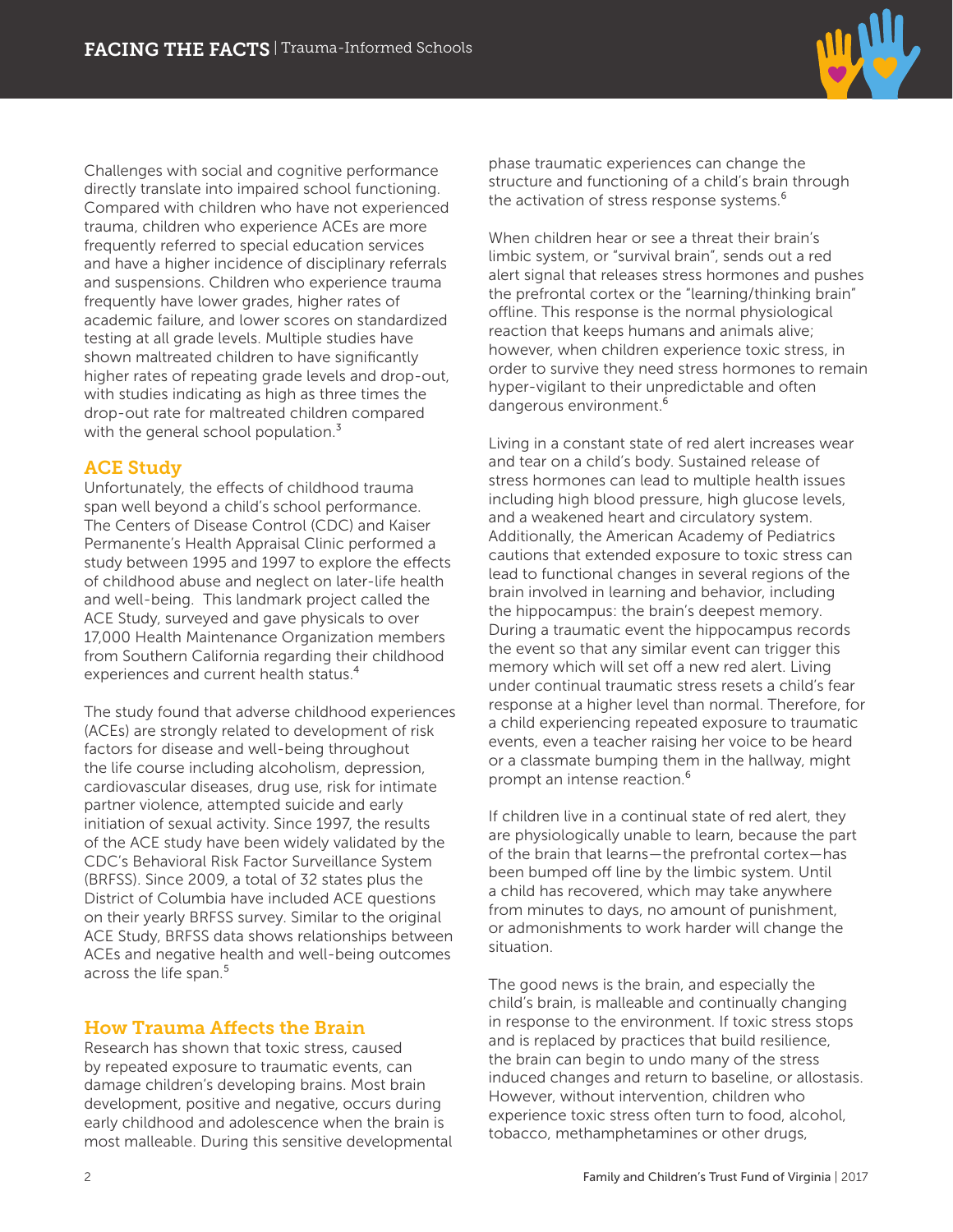

inappropriate sex, high-risk sports, and/or work and over achievement. These are examples of behavioral allostasis—behaviors that briefly turn off stress, but often cause more problems in the long run.<sup>6</sup>

With the proper care and support, children are capable of bouncing back from even the most traumatic experiences. Children's brains are malleable, and a stable, supportive relationship can prevent or even reverse toxic stress. Research has shown that if children have a constant and secure relationship with an adult, they can better regulate their stress response systems during traumatic events. Therefore, a sensitive and responsive teacher, counselor, caregiver, and/or school professional can be a powerful buffer against the negative neurological impacts of stress hormone exposure.<sup>7</sup>

## Resilience

It is important to note that trauma does not affect all children the same way. Some who experience trauma develop serious and long lasting problems while others who experienced similar trauma may have minimal symptoms.<sup>8</sup> The term "resilience" is used to describe a person's capacity to adapt successfully to acute stress, trauma, and more chronic forms of adversity. Resilience can be strengthened by several protective factors, including a relationship with a stable supportive adult as mentioned above.<sup>9</sup> Protective factors that enhance resilience include:

- Individual, such as cognitive ability, self-efficacy, self-regulation, coping strategies, and spirituality;
- Familial, such as supportive caregiver-child interaction, social support; and;
- Community characteristics, such as positive school experiences and community resources.

Culture, socioeconomic status and exposure to racism and discrimination all influence resilience. For example, children who experience economic hardship often have elevated levels of toxic stress. This is especially true for children who live in chronic situations of poverty with overcrowding, noise, substandard housing, separation from parents, and/ or exposure to violence and family turmoil. Racism and discrimination may create stressors in a minority child's life; however, research has shown that valuing cultural traditions and legacies and learning about economic and political histories is predictive of resilience in minority children.<sup>10</sup>

## The Power of a Caring Adult

As an adult in a child's life, you could be the most important factor in helping them overcome the effects of childhood trauma. The Changing Minds<sup>11</sup> project outlined five gestures to help traumatized children heal:

**Celebrate:** Celebrate the achievements and failures of children. Show them that they are competent, loved, and valued.

Comfort: Offer a constant compassionate, reassuring presence and demonstrate your commitment through repetition.

Listen: Actively listen to children then help them identify their emotions and feelings as well as healthy strategies to problem solve and cope.

**Collaborate:** Commit to listening, trusting, sharing and working together with children. This will take longer and more effort than "just taking care of it yourself."

**Inspire:** Use your words to provide children with a sense of power, control and competency. Convey a real sense of optimism about what children could achieve.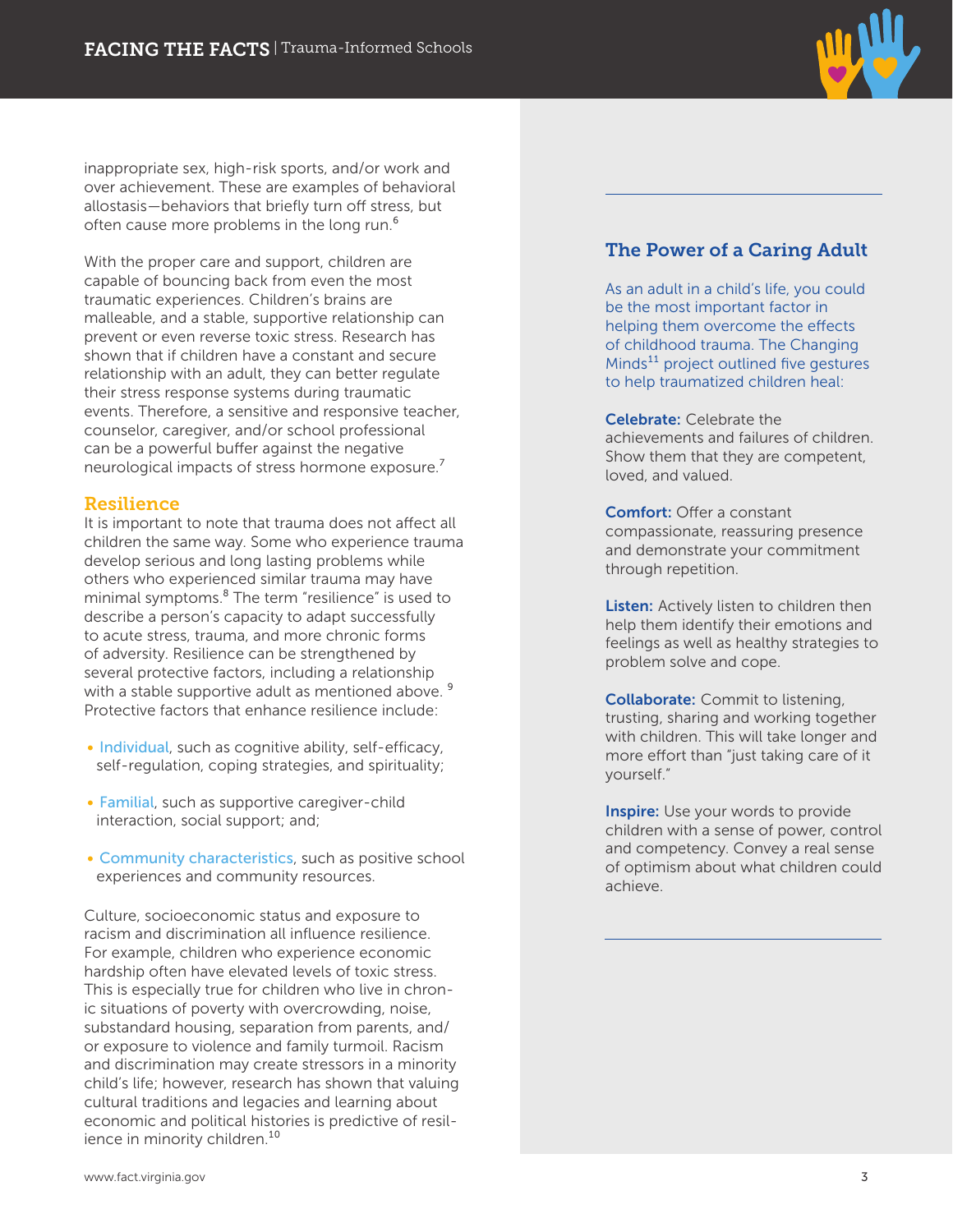

## Virginia Resources

The Virginia Tiered Systems of Supports (VTSS) is a data-driven decision making framework for establishing the academic, behavioral and social-emotional supports needed for all students. The VTSS systematic approach allows divisions, schools and communities to provide multiple levels of supports to students with different needs in a more effective and efficient, clearly defined process.

VTSS utilizes Positive Behavioral Interventions and Supports (PBIS). PBIS helps teachers and administrators learn about and implement new techniques that reduce disruptive student behavior, which typically lead to office referrals, in school suspensions, and out of schools suspensions. PBIS's approach to shift attention to positive behavior and successful learning systems rather than a focus on discipline exemplifies trauma-informed education. \*For more information on

VTSS visit their website: vtss-ric.org

## Trauma-Informed Schools

Childhood trauma is one of the most critical public health concerns for children today.<sup>12</sup> Because schools see large numbers of children come through their doors daily, they are an ideal setting for identifying and working towards healing trauma.

Schools have attempted to address learning and behavioral dilemmas repeatedly over the last decade with traditional educational strategies with minimal success. Focusing on what actually are symptoms of traumatic stress as opposed to the root cause, trauma itself, has not resulted in the desired outcomes for students or schools. Therefore, the field of education cannot ignore the issue of traumatic stress if schools are to meet the expectations of parents, community, and the  $nation<sup>1</sup>$ 

Traumatized children respond to their environment with limited access to their prefrontal cortex responsible for thinking, logic, analysis and problem solving. Trauma-informed schools recognize that many problematic students' behaviors reflect a developmental response to their experiences rather than willful, purposeful misbehavior. They reflect a shift from asking "what is wrong with you?" to "what happened to you?"<sup>13</sup> Educators assume a shared awareness and sensitivity to the potential impact of trauma and adverse experiences on students' lives.

## Benefits of becoming a Trauma-Informed School

In a time when teachers and school systems are often stretched for time, resources, and money, becoming trauma-informed may seem like an ambitious and challenging strategy. However, the rewards for everyone involved are compelling and significant, and can include:

- Improved academic achievement and test scores
- Improved school climate
- Improved teacher sense of satisfaction and safety in being a teacher
- Improved retention of new teachers
- Reduction of student behavioral out-bursts and

referrals to the office

- Reduction of stress for staff and students
- Reduction in absences, detentions, and suspensions
- Reduction in student bullying and harassment
- Reduction in the need for special educational services and classes  $1$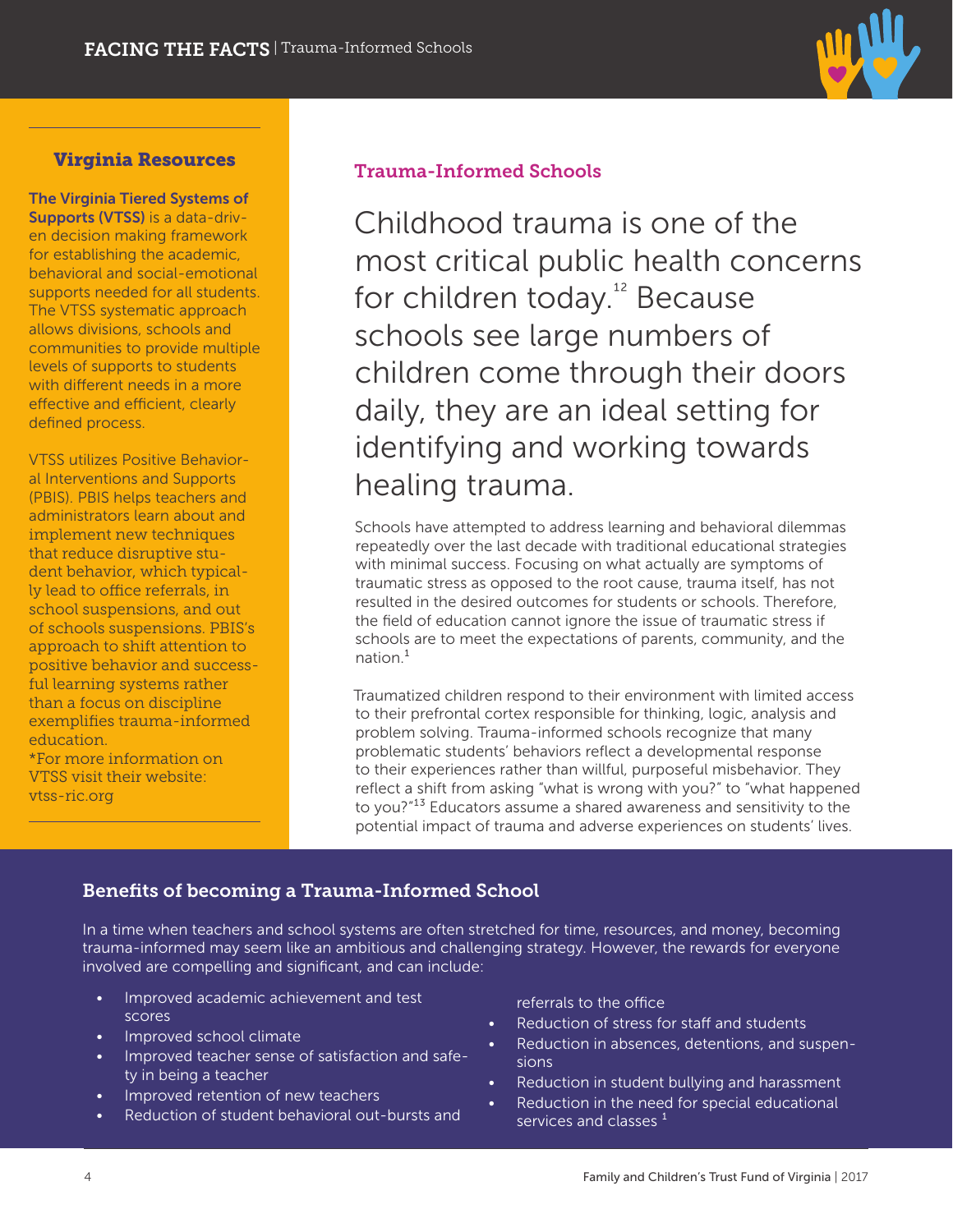

## Strategies for Trauma-Informed **Schools**

To become trauma-informed, trauma sensitivity must be integrated into all levels of the school system: from administrative commitment, policy change, teacher and staff training, classroom environment, curriculum development, and community involvement. There is not one single, simple formula for becoming trauma-informed, and every education system will need to personalize its strategies to reflect its school's culture and environment; however, most trauma-informed schools have certain elements in common.

The Trauma and Learning Policy Initiative of Massachusetts has identified the following characteristics as essential components of traumasensitive schools<sup>14.</sup>

- All school staff understand how trauma impacts learning and work towards a school-wide approach. All staff in a school – including educators, administrators, counselors, nurses, mental health providers, cafeteria workers, bus drivers, custodians, athletic coaches and paraprofessionals – must understand how common trauma is and how it affects children academically, emotionally and behaviorally.
- All school staff embrace a shared sense of responsibility for helping every child succeed. The responsibility is not on teachers to "fix" challenging students by themselves, but rather the goal is to examine how the school community as a whole can support every child to feel safe and to participate in the school community.
- School staff create an environment where all children feel safe – physically, emotionally, socially and academically. Trauma causes children to feel unsafe. Addressing a child's physical and emotional safety is key to helping them feel safe in the classroom. Creating a sense of safety in this context not only means securing the physical safety of the school but also setting structures and limits that create consistency and predictability for children who fear uncertainty.
- Student trauma is addressed in holistic ways not in a singular program. To thrive, a school must take into account a child's need for strong

relationships with adults and peers, ability to self-regulate behaviors, success in academic and nonacademic areas, and physical and emotional health and well-being. This cannot be achieved through a stand-alone program.

- School staff explicitly make children feel like a part of the school community and provide children multiple opportunities to practice newly developing social and behavioral skills. Children who have been traumatized need to feel connected to the school community to be able to thrive in school – however, these children are also most likely to reject attempts to engage them. By creating a culture of acceptance and respect and working to explicitly foster positive connections between staff, students and families, schools increase the opportunities for children to practice newly developing social, behavioral and academic skills.
- School leaders have their pulse on what's happening within their halls and outside of their walls and can respond quickly to needs of students and the surrounding community.The school must be prepared and able to adapt to escalating trauma in a child's life (such as becoming suddenly homeless or removed from a parent's home), or traumatic events happening in a neighborhood (such as a local shooting).
- Schools should view suspension and expulsion as a disciplinary option of last resort. The school must develop approaches to decrease the behaviors that lead to suspensions. At the same time, schools should utilize alternative disciplinary practices that promote future positive outcomes rather than punitive methods that do little to change student behavior, break the bonds between students and their schools, and lead to further isolation. Suspension and expulsion should be rare.  $15$

Integrating trauma sensitivity into education systems requires strong leadership, sustained collaboration and communication, creativity, and patience. Often school administrators and staff initially view traumainformed approaches as an additional activity to be added to an already, overwhelming agenda of requirements. However, most trauma-informed practices can be infused into already established teaching methods and school practices, and usually will make classroom management, teaching, and disciplinary practices easier and more effective.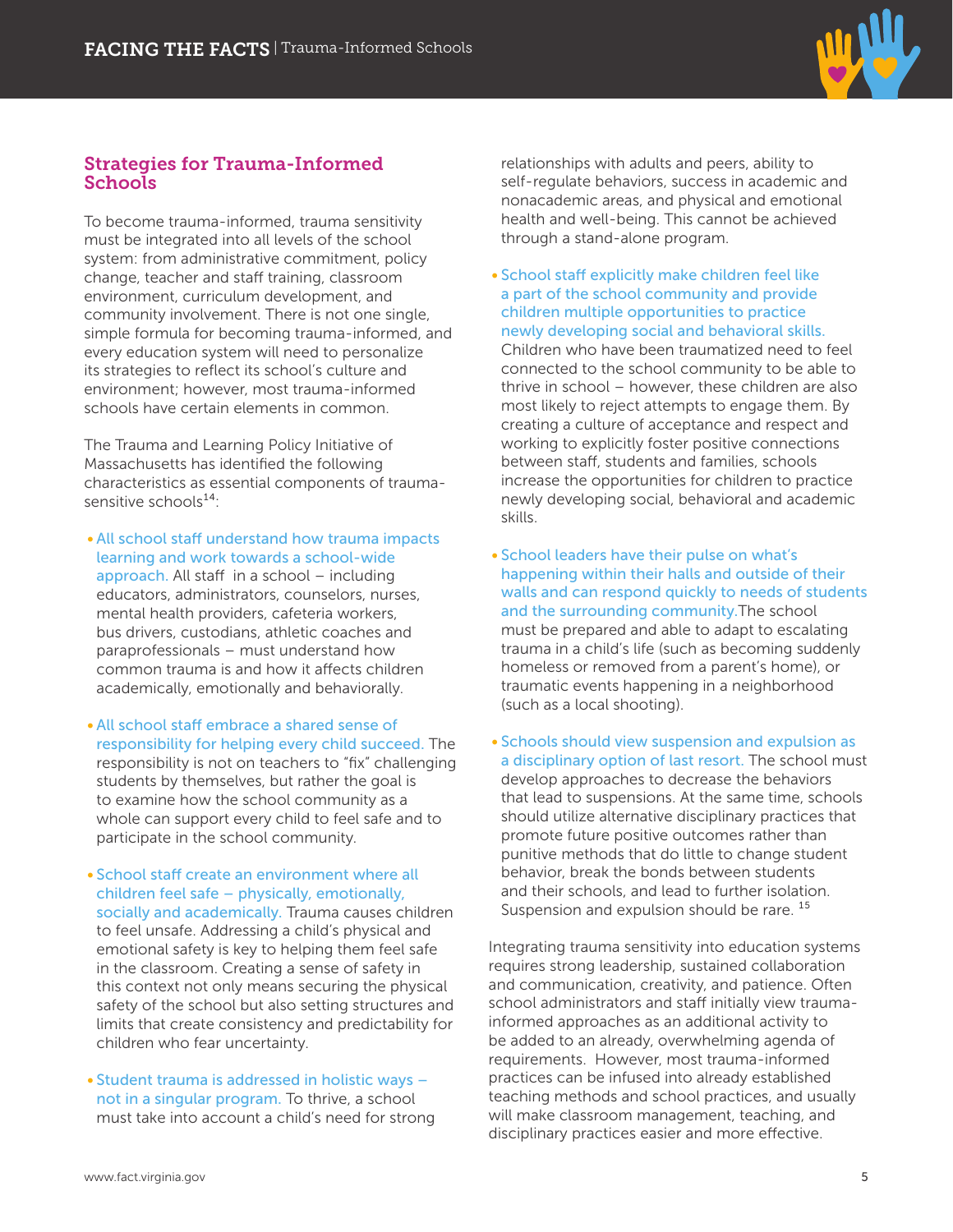

## Virginia Resources

#### Greater Richmond SCAN Trauma-Informed Schools Com-

mittee is part of SCAN's larger Trauma-Informed Community Network (TICN), a diverse group of professionals in the Greater Richmond area who are dedicated to supporting and advocating for continuous trauma-informed care for all children, families and professionals in the Greater Richmond area. The TICN is funded by FACT and exemplifies FACT's commitment to system-wide trauma-informed practices in Virginia.

The Trauma-Informed Schools Committee focuses on two broad areas: (1) Educating school personnel about childhood trauma and working to make schools trauma-informed; and (2) Educating faculty in Schools of Education in Virginia universities about childhood trauma and assisting them to include trauma-centered content in their training curricula.

\*For more information on SCAN's Trauma Informed Community Network visit grscan.com and to connect with the Trauma Informed Schools Network contact Lisa Wright, lwright@grscan.com

## Strategies for Trauma-Informed Classrooms

The Heart of Learning and Teaching: Compassion Resiliency and Academic Success<sup>16</sup> outlines six principles which can guide interactions with students who have experienced trauma:

### 1. Always Empower, Never Disempower: Avoid

battles for power with students. Students who have experienced trauma often seek to control their environment to protect themselves, and their behavior will generally deteriorate when they feel more helpless. Classroom discipline is necessary, but should be done in a way that is respectful, consistent, and non-violent.

## 2. Provide Unconditional Positive Regard: As

consistently caring adults, school staff have the opportunity to help students build trust and form relationships. For example, if a student tells you, "I hate you. You're mean," respond with unconditional positive regard by saying "I'm sorry you feel that way. I care about you and hope you'll get your work done."

#### 3. Maintain High Expectations: Set and enforce limits in a consistent way. Maintain the same high expectations

of a student who has experienced trauma as you do for his/her peers.

- 4. Check Assumptions, Observe, and Question: Trauma can affect any student and can manifest in many different ways. Realize when you are making assumptions, and instead, talk with the student and ask questions. Make observations about the student's behaviors and be fully engaged in listening to his/her response.
- 5. Be a Relationship Coach: Help students from preschool through high school develop social skills and support positive relationships between children and their caregivers.
- 6. Provide Guided Opportunities for Helpful Participation: Model, foster, and support ongoing peer "helping" interactions (e.g., peer tutoring, support groups)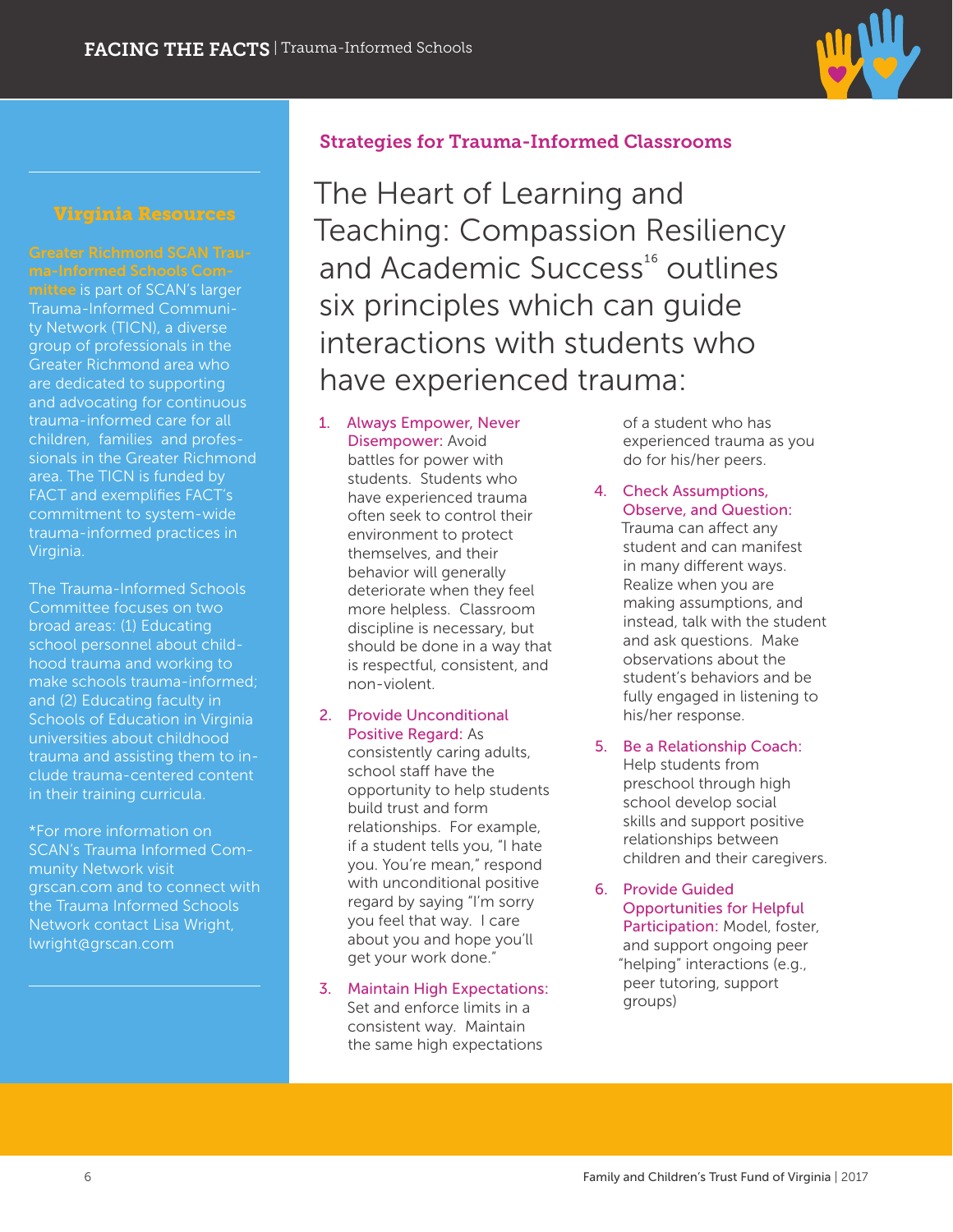

## Trauma-Informed Approaches: Examples

The following stories are isolated examples of different players within the education system using a traumainformed approach:

#### **Teacher**

Ms. Smith has noticed that Anthony, one of her 2nd graders, is quiet and withdrawn. He finds it difficult to make friends, and is often ostracized by his classmates. He clings to Ms. Smith and will often ask to stay in class during recess and sit with Ms. Smith during lunch. The last time the class went on a field trip Anthony reacted with tears. Ms. Smith patiently does everything she can to help Anthony feel safe and comforts him whenever he needs it. Ms. Smith offers Anthony small staged steps to learn to trust in her by responding to his behavior in consistent and predictable ways. When Anthony stayed with Ms. Smith at lunchtime, they played board games together that eventually involved other children. The lunch time "Games Club" became a routine, collective experience that enabled Anthony to enjoy being with his peers.

Ms. Smith understood that Anthony's brain and body have been programed to respond to stress by withdrawing from relationships. Anthony's relationships at home may be unpredictable and frightening so Ms. Smith slowly and consistently gave Anthony space to build relationships with her and his classmates without feeling afraid or stressed.<sup>17</sup>

#### Principal/Administrator

Mark, a seventh grader, is sent to the principal's office for blowing up and cursing loudly at a teacher. The principal has Mark sit down and quietly asks him "Are you OK? This doesn't sound like you. What's going on?—On a scale of 1-10, where are you with your anger?" Mark responds: "My dad's an alcoholic. He's promised me things my whole life and never keeps those promises." After listening Mark about his difficult home life the principal gives him in-school suspension, where he can talk about anything with the attending teacher, catch up on his homework, or just sit and think about how to do things differently next time.

Instead of using a zero tolerance approach of automatic suspension, the principal stopped to make sure Mark was okay and examine the reason Mark was acting out. He listened to Mark and affirmed that this behavior didn't seem normal. He still gave Mark a consequence, but he wasn't sent home, a place where there wasn't anyone who cares much about what he does or doesn't  $d^2$ <sup>18</sup>

#### Resource Officer

Tom and Stephen, both tenth graders, get into a fight after they bump into each other in a crowded hallway. A teacher on duty and the school resource officer step in to break up the fight. This is the third fight Tom has been in this year. The resource officer, who has developed a strong relationship with Tom when he's had to intervene in previous fights, asks Tom, "what's going on?" It takes a few minutes, but Tom eventually opens up to say that he is feeling "on edge" due to instability and violence at home. While the resource officer is talking with Tom, the teacher deescalates Stephen and begins a conversation with him about his behavior. The entire group then meets with the school principal and has a non-confrontational conversation where both students apologize for over-reacting. Consistent with school's discipline policies, both students receive inschool suspension.

The Resource Officer was trained in trauma-informed care and knew that developing positive relationships with students, even when they're disruptive, will lead to smoother de-escalation.<sup>17</sup>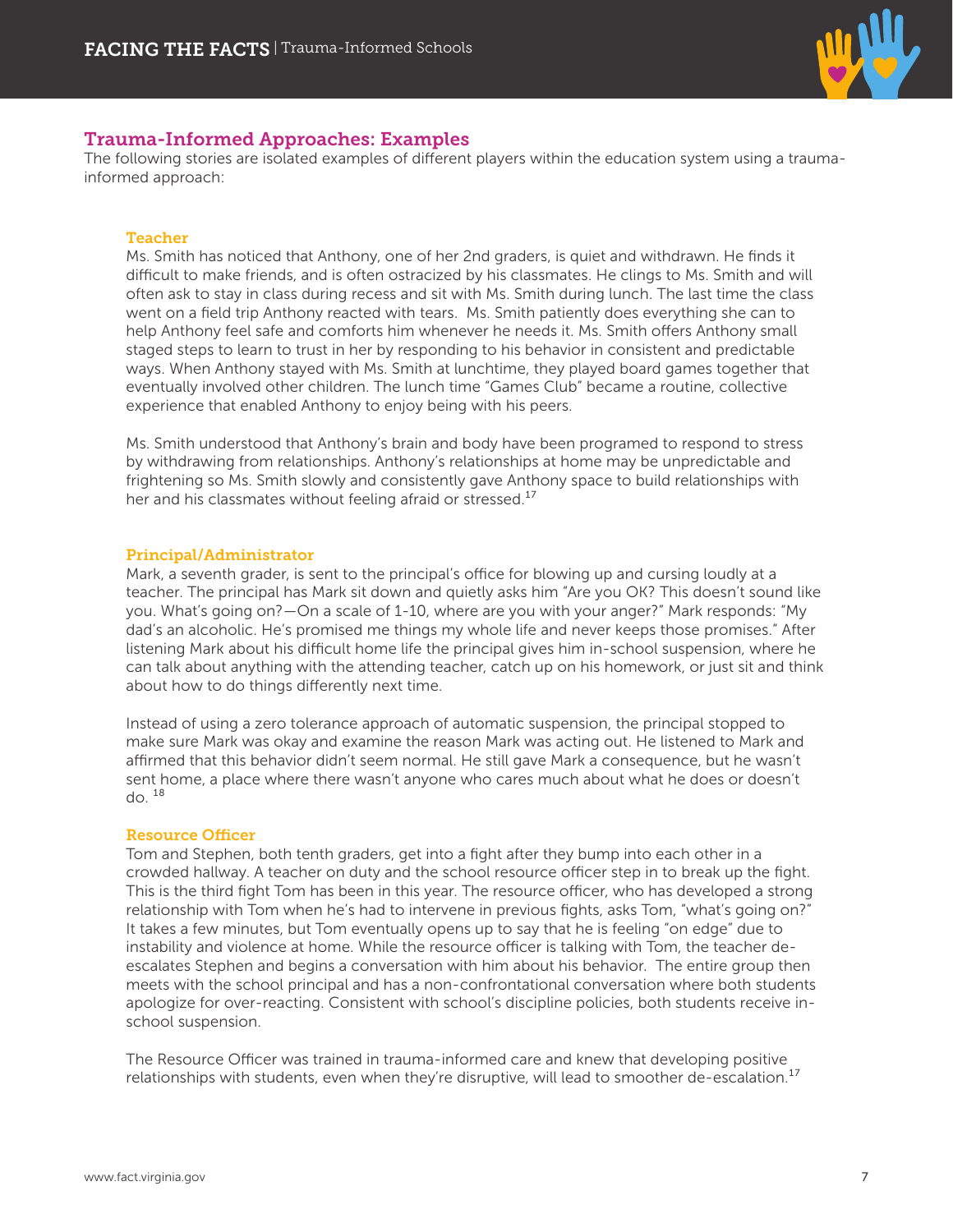

## Trauma-Informed Approaches: Examples

Continued.

#### School Nurse

Stephanie, a fourth grader, used to be outgoing and engaged in class but has lately been very quiet and rarely raises her hand or speaks. She has started complaining of stomach pains and headaches, frequently visits the school nurse and has missed several days of school. On one of her visits to the clinic, the nurse asks how she is feeling and if anything happened recently that has been bothering her. Stephanie responds that a few weeks ago she witnessed a child from another school being hit by a car. She now feels afraid walking to and from school and feels anxious all the time. The nurse talks with Stephanie's teacher and parents about making arrangements for safe transportation to and from school and refers them to counseling services. The teacher develops a lesson plan on transportation safety for the class.

The nurse was aware of trauma and the effects it can have on a child's health and therefore knew to explore more than traditional causes of stomach problems. After asking gentle questions and listening to Stephanie, the nurse understood that trauma was the root cause of Stephanie's behavior change and stomach issues and formed a collaborative relationship with Stephanie's teacher and parents to support healing. $17$ 

## Secondary Trauma

Secondary traumatic stress is the emotional duress that results when an individual hears about and copes with the effects of others' trauma. $19$ 

It is not uncommon for educators who interact with traumatized children to develop their own symptoms of traumatic stress. In order to best serve their students and maintain their health educators must be alert to the signs of secondary traumatic stress in themselves and their coworkers.

Symptoms of secondary traumatic stress include:

•Emotional -feeling numb or detached; feeling overwhelmed or maybe even hopeless.

•Physical -having low energy or feeling fatigued.

•Behavioral -changing

your routine or engaging in self-destructive coping mechanisms.

•Professional- experiencing low performance of job tasks and responsibilities; feeling low job morale.

•Cognitive- experiencing confusion, diminished concentration, and difficulty with decision making; experiencing trauma imagery, which is seeing events over and over again.

•Spiritual -questioning the meaning of life or lacking self-satisfaction.

•Interpersonal- physically withdrawing or becoming

emotionally unavailable to your co-workers or your family.

The first step to managing secondary traumatic stress is awareness. On an organizational level, schools can share information about the signs of secondary traumatic stress and organize small group check ins. Managing secondary traumatic stress on an individual level can include practicing self-care through regular exercise, a healthy diet, sufficient sleep, taking time away, spending time with family or friends and/or focusing on a project or hobby. Secondary traumatic stress goes beyond regular stress. A counselor can be a resource for strategies to cope with the symptoms and to heal.<sup>20</sup>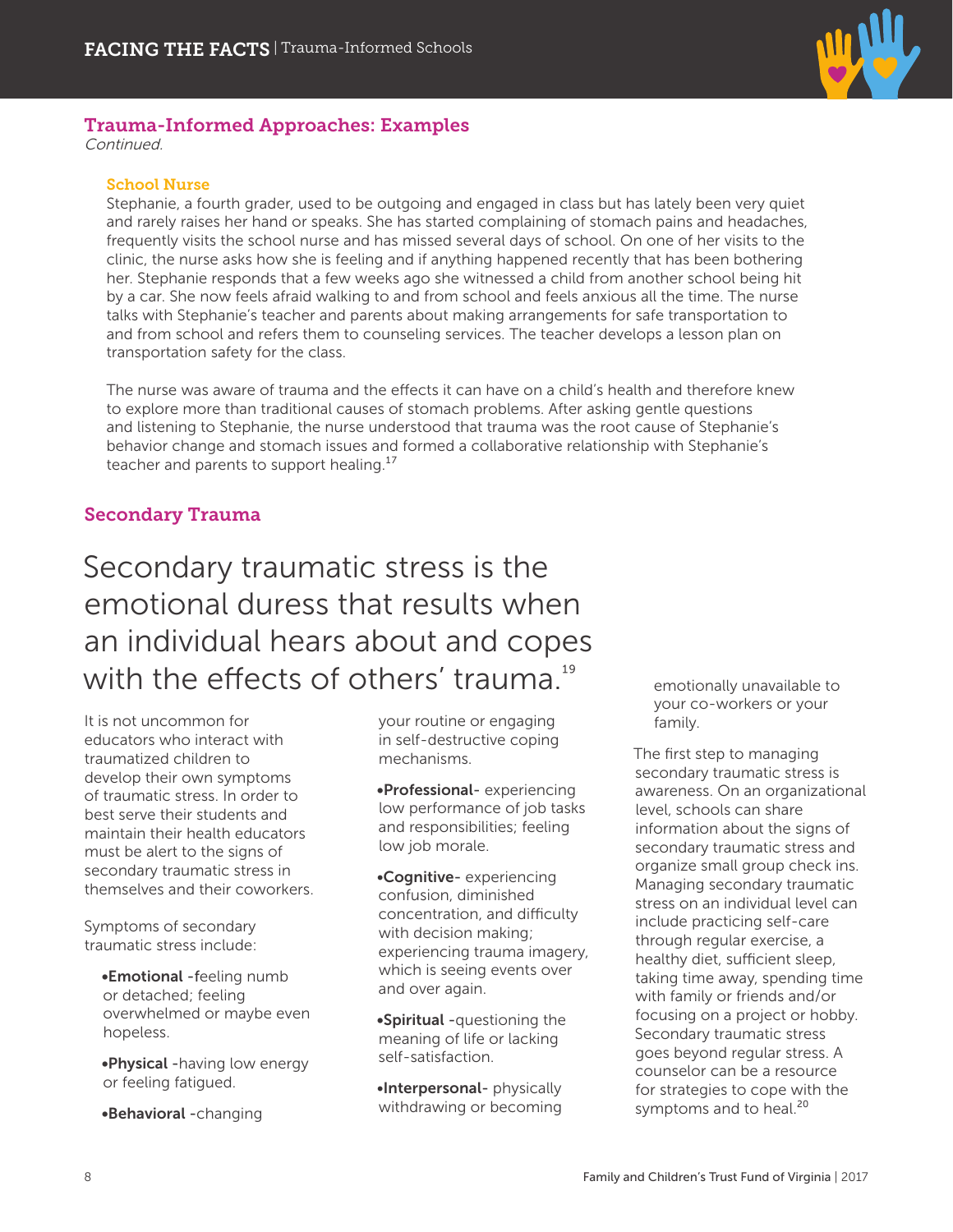## SPOTLIGHT: State and National Examples

Trauma-informed practices in schools are gaining traction as a new way to approach behavior and learning challenges in the school environment. The following spotlights are just a few of many examples of trauma-informed schools in Virginia and the nation.

#### Richmond Public Schools Resiliency Partnership A trauma-informed cross sector collaboration Richmond, VA

In 2016 alone, one Richmond Public School (RPS) had 1,100 disciplinary actions. Many of Richmond Public Schools are located in communities with high concentrations of poverty and violence. Children in these communities experience and witness continuous trauma, which can cause disruptive behaviors, poor academic performance, incarcerations, and abuse of self and others. Richmond's East End, while gentrifying in spots, has a 70% poverty rate and holds most of the city's public housing projects. Based on the East End's challenging circumstances, RPS's superintendent, Dr. Bedden, asked ChildSavers, and Greater Richmond SCAN (Stop Child Abuse Now) to help address the social and emotional challenges facing the children in Richmond's East End Community.

In response to Dr. Bedden's request, ChildSavers, SCAN and RPS launched a program to create a trauma-informed network inside Richmond's East End Schools. The program will holistically address trauma in several ways: the education and support of teachers, staff and administration on traumainformed education methods; student skill building surrounding coping, resiliency and positive self-expression; onsite outpatient mental health therapy for children impacted by trauma with limited access to clinical mental care; and significant parental engagement.

The project will first roll out at Martin Luther King Middle School, and expand to the seven schools that feed the East End's main high school, Armstrong. RPS employees and students in the Armstrong High School feeder pattern will learn valuable skills for overcoming the consequences of trauma.

#### The Monarch Room

A trauma-informed alternative to suspension and expulsion Dearborn Heights, MI

Suspension and expulsion are the most commonly recognized methods of addressing conduct infractions in middle and high schools. However research has shown that removing children from the school environment can negatively affect their educational well-being and does not improve student behavior.<sup>21</sup> Clara B. Ford (CBF) academy is a public charter school in Dearborn Heights, Michigan that works exclusively with female, court-involved students. The majority of students at CBF have experienced various types and levels of trauma that can be triggered at any time, including in school. The Monarch Room was created as a resource to support students to de-escalate and re-focus from trauma triggers during school hours.<sup>22</sup>

The Monarch Room is available to any student who feels she is unable to be a productive member of the classroom. The room is a calm environment

## Virginia Resources

Henrico County Behavior **Support Team provides PreK-12** students, teachers and administrative staff support in navigating evidence-based practices, strategies, and tools necessary to effect positive change and effective classroom and behavior management. Team members work individually with students in building executive functioning and self-regulatory skills, as well as coach school staff in evidence-based positive behavioral supports and appropriate interventions based on student need, classroom environment, and school climate.

\*For information on Henrico's Behavior Support Team contact Margo Buchanan, mpbuchanan@henrico.k12.va.us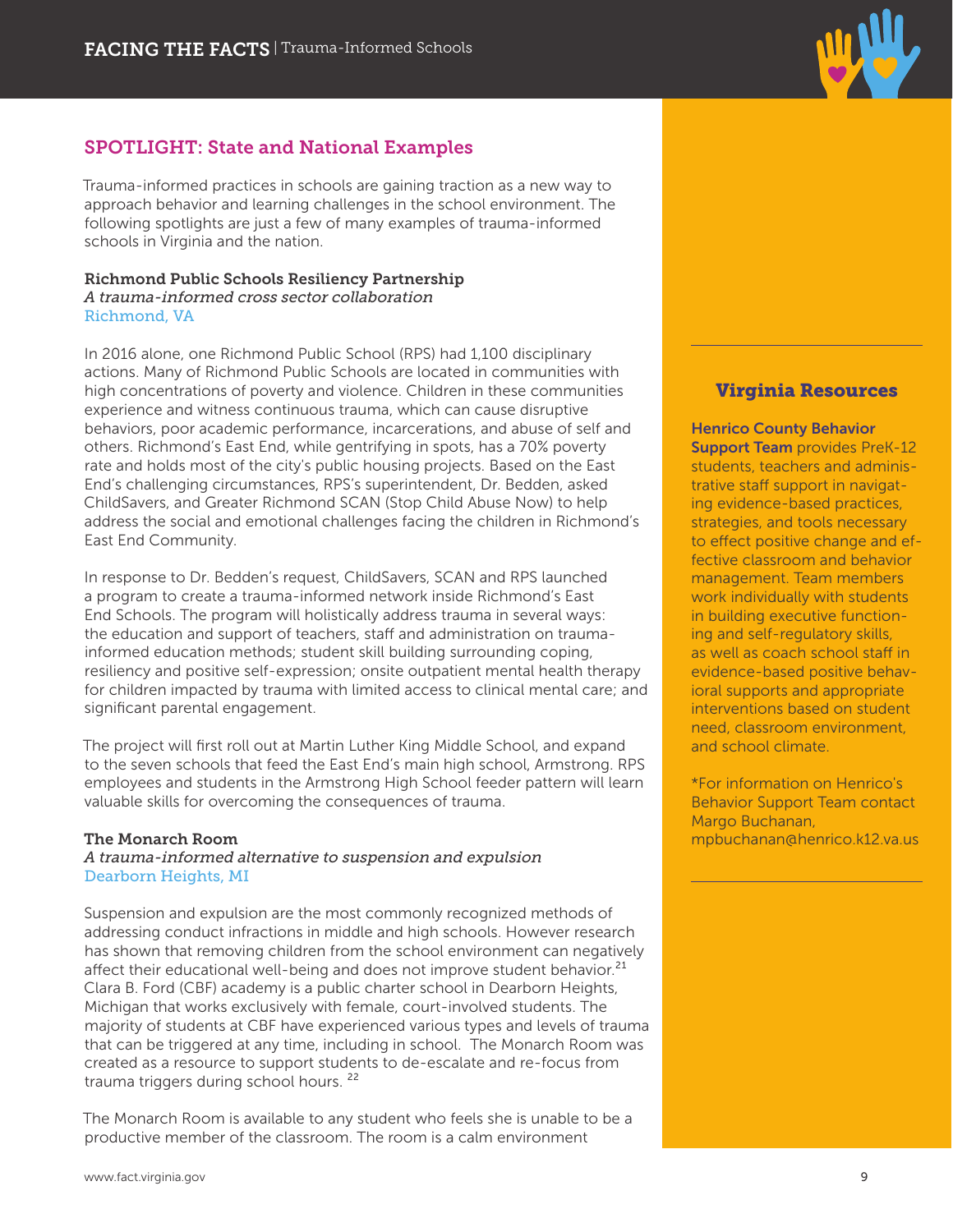

## SPOTLIGHT: State and National Examples

Continued.

with soft lights, a staff member trained in trauma theory and counseling and various sensory activities for students to utilize to calm down such as bean bag chairs, weighted blankets, journals, coloring books, kinetic sand, and an elliptical machine. A trip to the Monarch Room can either be made through a "teacher referral", meaning the teacher has offered the room to a student to help her de-escalate and regulate her emotions, or a "student referral", meaning the student has identified that there is a need for her to center and refocus. The Monarch room is never used as punishment or an In-School Suspension Room and students who visit the Monarch room return to class ready to learn within 10 minutes or less.<sup>23</sup>

The Monarch Room was not designed to react to students and their disruptive behaviors, but instead to work with students as they deal with the impact of trauma on their lives. The short-term goal of the Monarch Room is to help students refocus and return to class in a timely manner. The long term goal of the Monarch room is to help students identify within themselves when they start to feel triggered and teach them healthy ways to both cope with those feelings and overcome them.<sup>21</sup>

A two and a half year study of 719 court involved girls enrolled in CBF showed that Monarch Room use significantly decreased teacher reliance on suspension and expulsion when addressing problematic behavior. The study showed that 9th graders were more likely to be referred to the Monarch Room than students iin grades 10-12. This is a significant finding because research has shown that success in 9th grade is a predictor of high school graduation and reducing the length of time ninth graders are out of school (for example, in the MR not suspended) maximized their ability to receive a high school diploma.<sup>21</sup>

## Resources

#### Additional Information

Links to resources accompanying each section of this brief are available at www.fact.virginia.gov/trauma/.

#### Family Violence Data Indicator Tool

Use FACT's online data portal to produce locality specific family violence indicator data at www.fact.virginia.gov/family-violence-indicator-locality-data-tool/.

#### Facebook

Keep up with new information related to trauma and family violence on FACT's Facebook page: www. facebook.com/FACTVA/.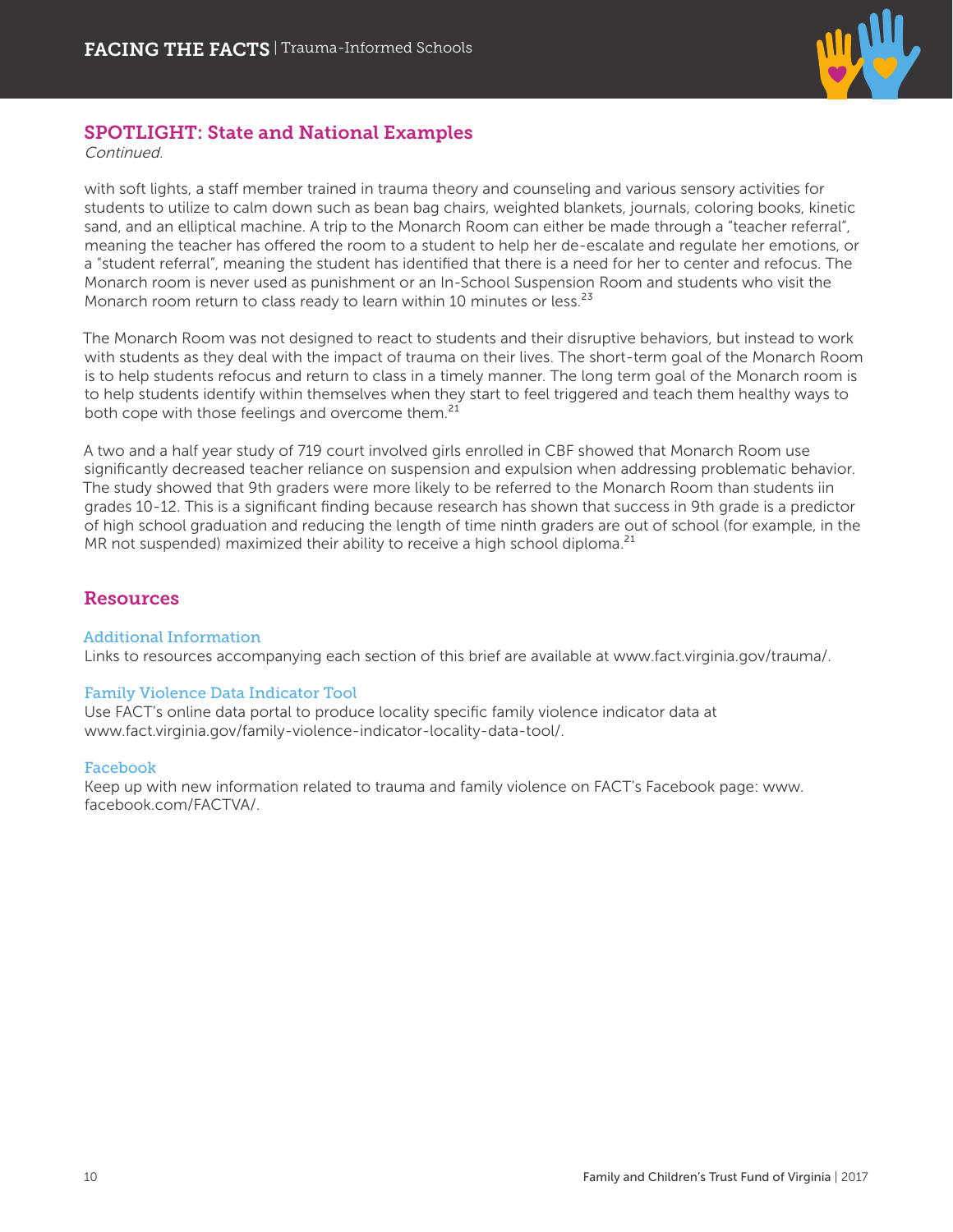

## Endnotes

- 1. Oehlburg, B. (2008). Why Schools Need to be Trauma Informed. Trauma and Loss: Research and Interventions. Retrieved from http:// www.humanimpact.org/wp-content/uploads/ WhySchoolsNeedToBeTraumaInformed2.pdf
- 2. Changing Minds. Defining Child Traumatic Stress. Retrieved from https://changingmindsnow.org/ science/defining-child-traumatic-stress
- 3. Tishelman, A.C., Haney, P., Greenwald O'Brian, J., & Blaustein, M. (2010). A Framework for School-Based Psyhological Evaluations: Utilizing a 'Trauma Lens'. Journal of Child & Adolescent Trauma 3, 279-302.
- 4. Center for Disease Control and Prevention. About the CDC-Kaiser Ace Study. Retrieved from https://www. cdc.gov/violenceprevention/acestudy/about.html
- 5. Center for Disease Control and Prevention. About Behavioral Risk Factor Surveillance System ACE Data. Retrieved from https://www.cdc.gov/ violenceprevention/acestudy/ace\_brfss.html
- 6. The Community Resilience Cookbook. How Adversity Affects the Developing Brain. Retrieved from http:// www.communityresiliencecookbook.org .
- 7. National Scientific Council on the Developing Child. (2005/2014). Excessive Stress Disrupts the Architecture of the Developing Brain: Working Paper 3. Updated Edition. http://www.developing child.harvard.edu.
- NAMI Minnesota. Trauma and Resilience. Retrieved from http://www.namihelps.org/ TraumaAndResilienceOct-2014.pdf
- 9. Changing Minds. The Power of a Caring, Consistent Adult. Retrieved from https://changingmindsnow.org/ science/the-power-of-a-caring-adult
- 10. Clauss-Ehlers, C.S. (2008) Sociocultural factors, resilience, and coping: Support for a culturally sensitive measure of resilience. Journal of Applied Developmental Psychology 29, 197-212.
- 11. Changing Minds. Healing Gestures. Retrieved from https://changingmindsnow.org/healing
- 12. Blaustein, M.E. (2013) Childhood trauma and a framework for intervention. In E. Rossen and R. Hull (Eds.), Supporting and educating traumatized students: A guide for school-based professionals, 1-21.
- 13. Bloom, S.L. (2007) The Sanctuary Model of Trauma-Informed Organizational Change. The Source 16(1):12- 15, 16. The National Abandoned Infants Resource

Center

- 14. Cole, S., Eisner, A., Gregory, M. & Ristuccia, J.M. (2013) Creating and Advocating for Trauma-Sensitive Schools. Helping Traumatized Children Learn 2. The Trauma Informed Care Project
- 15. DC's Children's Law Center (2015) Addressing Childhood Trauma in DC Schools. Retrieved from: https://traumasensitiveschools.org/wp-content/ uploads/2015/11/CLC-Addressing-Childhood-Trauma-DC-Schools-June-2015.pdf
- 16. Wolpow, R., Johnson, M.M., Hertel, R. & Kincaid, S. (2016) The Heart of Learning and Teaching: Compassion, Resiliency, and Academic Success. Washington State Compassionate Schools
- 17. McInerney, M. & McKlindon, A. (2015) Unlocking the Door to Learning: Trauma-Informed Slassrooms & Transformational Schools. Education Law Center. Retrieved from: http://www.elc-pa.org/wp-content/ uploads/2015/06/Trauma-Informed-in-Schools-Classrooms-FINAL-December2014-2.pdf
- 18. Stevens, J.E. (2012) Lincoln High School in Walla Walla, WA, tries new approach to school discipline suspensions drop 85%. Aces Too High. Retrieved from: https://acestoohigh.com/2012/04/23/lincoln-highschool-in-walla-walla-wa-tries-new-approach-toschool-discipline-expulsions-drop-85/
- 19. The National Child Traumatic Stress Network Secondary Traumatic Stress Committee. (2011). Secondary Traumatic Stress: A fact sheet for childserving professionals. Los Angeles, CA, and Durham, NC: National Center for Child Traumatic Stress.
- 20. Treatment and Services Adaption Center: Resiliency, Hope, and Wellness in Schools. Secondary Traumatic Stress. Retrieved from: https://traumaawareschools. org/secondaryStress
- 21. Day, A.G. (2016) The Adoption of the Monarch Room as an Alternative to Suspension and Expulsion in Addressing School Discipline Issues Among Court-Involved Youth. Press, Urban Education. retrieved from: http://works.bepress.com/angelique\_day/15/
- 22. Clara B. Ford Academy (2017) Monarch Room. Retrieved from: http://www.cbfacademy.com/about\_ us/staff\_directory/Monarch\_Room
- 23. Monarch Room: Trauma Informed Education. The Monarch Room. Retrieved from: http://www. monarchroom-traumainformededucation.com/themonarch-room.html

#### Acknowledgements

The Family and Children's Trust Fund would like to thank the following individuals for contributing to this issue brief: Angelique Day, Jeanine Harper, Lisa Wright, Maribel Saimre, Margo Buchanan, Robert Bolling and the members of the FACT Editorial and Planning Committee (Linda Gilliam, Jeff Price, Joyce Moran, Bob Franklin, Nichele Carver, Julia Fuller-Wilson, Melissa McMenemy, Paige McCleary, Meredith Gunter, Ginny Powell, Daniela Lewy and Nicole Poulin).